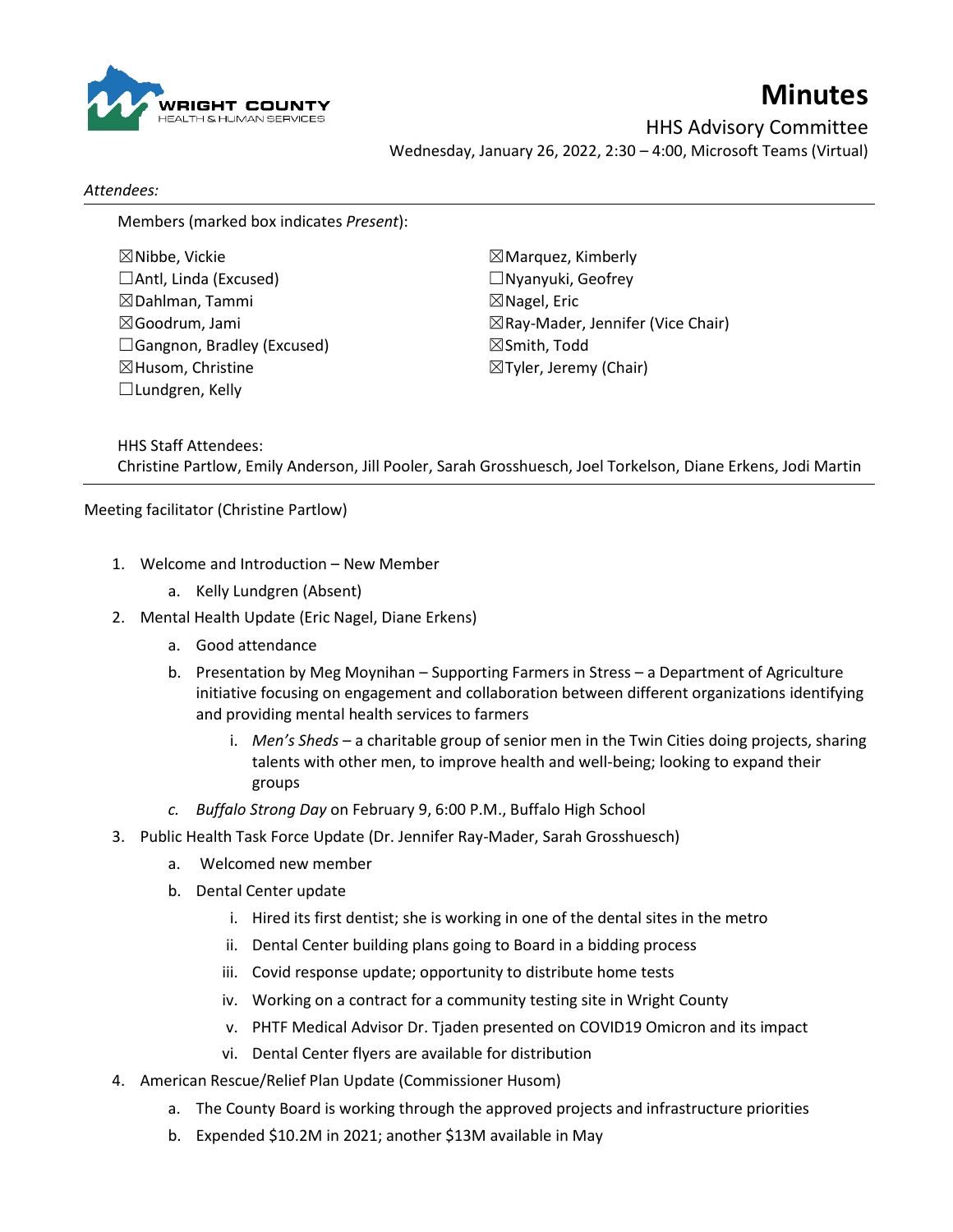

- 5. Open Forum:
	- a. Presentation: HHS Scorecard (Joel Torkelson, Emily Anderson, Jodi Martin)
		- i. Joel, Emily and Jodi presented the proposed measures to be used for the public-facing HHS Scorecard – asked for committee input based on what the community might want to see
		- ii. Committee Q&A/suggestions:
			- 1. Include a narrative or data comparison between Wright County and the State on the annual employment rate
			- 2. Are there measures in place when people stopped using services to show clients graduating from their need of services and have reached where they need to be
				- a. Jami: It is possible, but it is a challenge due to the sheer volume of different services and will need a mechanism to track individual cases; moreover, certain programs are a "revolving door," but, we should be able to track down some data related to this
			- 3. Are the data based on a model from counties or exclusively Wright County's? How are the questions formulated?
				- a. Emily: The data are based on what other counties are doing, the Wright County HHS Annual report, other sources. The indicators and measures were created internally and formed together based on what results that make the most sense
			- 4. How many of these are measurements to Wright County, e.g. how many people are refusing services knowing that there are certain percentages of the public that do not want the help
				- a. Jami: It's difficult to gauge who *isn't* using services, however, we can do some extrapolations –i.e., people with incomes under Federal Poverty Level and compare the number with people who are receiving services. The scorecard has a two-pronged approach – one for public consumption and another for internal performance tracking; will bring the final layout of the public-facing scorecard back to this committee before public posting
			- 5. Implement a good color scheme HHS branding
			- 6. How will the community get access to this survey and how will the public provide their input to the scorecard? Is there tracking on barriers and limitations to ensure the needs of the community are met?
				- a. Emily: HHS already has the data and is asking this committee's input, as representatives to the community, providers, HHS program consumers, if there are areas that are missed
	- b. Budget Update
		- i. Revenues were at 97 percent and expenditures at 93 percent for 2021
		- ii. Saw \$1M cost savings on personnel attributed to staffing shortage but challenging for staff carrying the extra workload
	- c. HHS Legislative Priorities
		- i. HHS met with the Board and the legislators, support the following priorities:
			- 1. Adequate and flex funding for Public Health and continued statewide response to COVID19, including vaccine distribution, community outreach, and education.